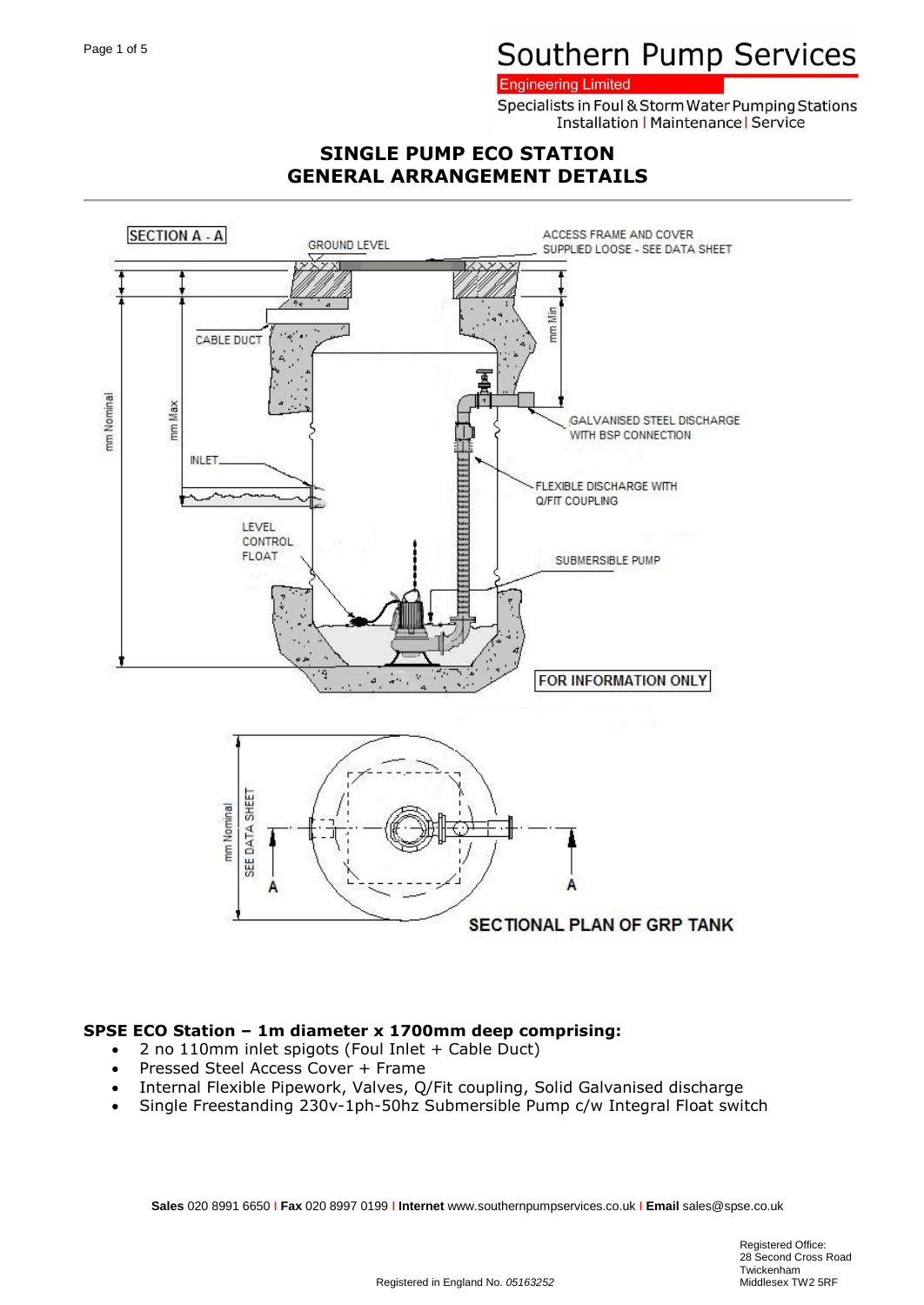**Engineering Limited** 

Specialists in Foul & Storm Water Pumping Stations **Installation | Maintenance | Service** 

## **PACKAGED PUMP SYSTEM SITE DETAIL SHEET**

## **Please complete the table below and indicate the positions of the inlet(s) on the plan below. Manufacture of the pump station cannot commence until this sheet is completed, signed and returned.**

|                               | <b>Inlet Positions Please mark on Plan View</b> |
|-------------------------------|-------------------------------------------------|
|                               |                                                 |
|                               |                                                 |
|                               |                                                 |
|                               | Discharge Position 12 O'clock as Standard       |
| Electrical Supply240v Or 415v | Discharge Diameter's (OD)                       |
| Cover Type A15, B125 or D400  |                                                 |
|                               |                                                 |
|                               |                                                 |
|                               |                                                 |
| Site Telephone                | Position                                        |

| Site Telephone |  |
|----------------|--|

## **NECK EXTENSION BY OTHERS**

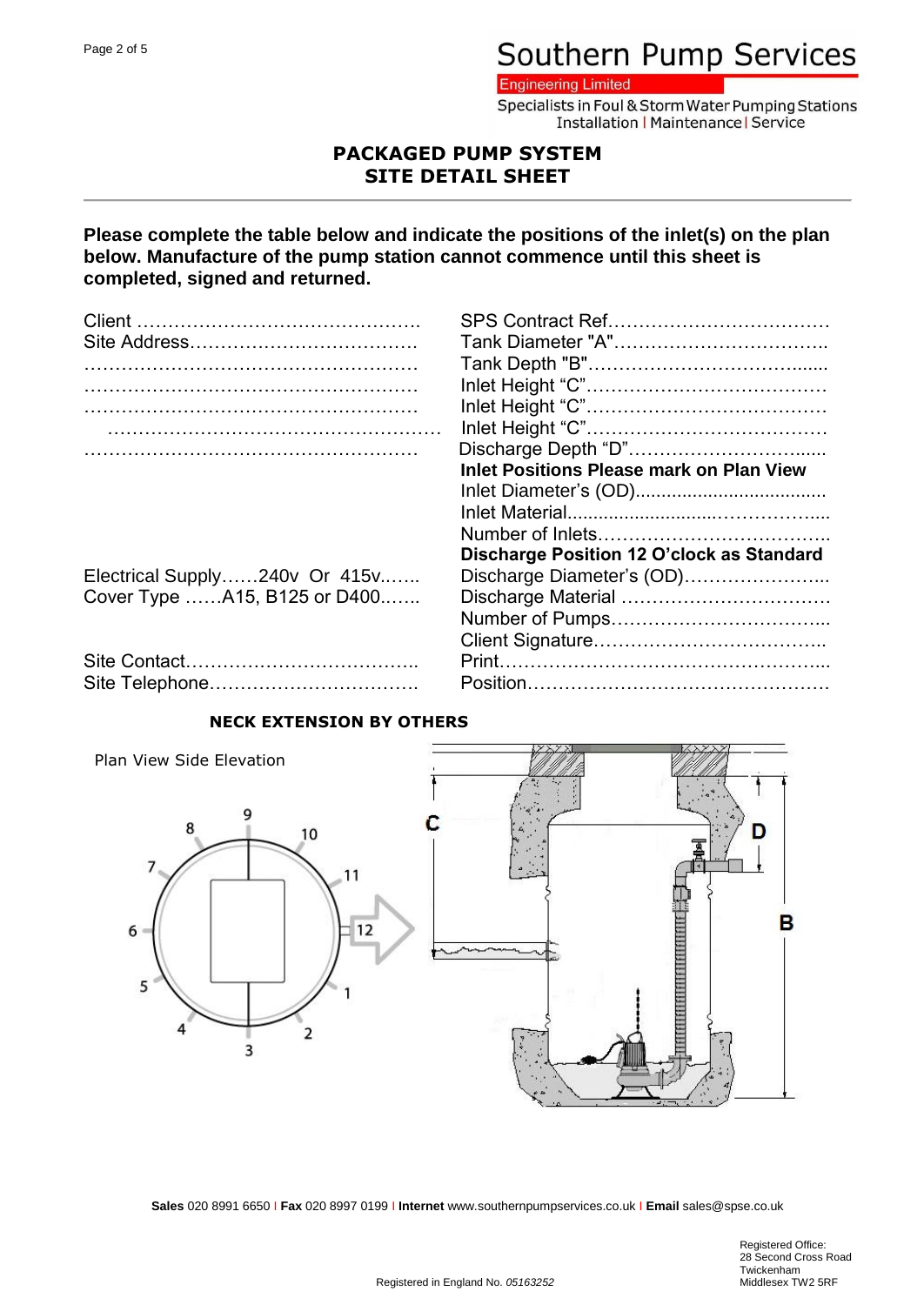#### **Engineering Limited**

Specialists in Foul & Storm Water Pumping Stations **Installation | Maintenance | Service** 

## **PUMP CHAMBER INSTALLATION GUIDE HEALTH & SAFETY AT WORK 1974**

### **NOTICE**

As with all site work the dangers of working with water and electricity pose severe threats to health if obvious and fundamental precautions are not taken. Therefore if you are in any doubt to any of the following, please don't hesitate to contact us.

All site work should be undertaken by qualified personnel only.

Please read and understand the following instructions in full before commencing the installation. These instructions are provided as a general guide and do not allow for non-standard site specific issues which may arise. Failure to adhere to these instructions may comprise the structural or operational integrity of the product which will be deemed outside the responsibility of SPSE Ltd.

#### **DELIVERY**

#### *THE CONTRACTOR IS RESPONSIBLE FOR OFFLOADING & INSTALLATION. THE FOLLOWING INSTRUCTIONS ARE OFFERED FOR GUIDANCE ONLY. SPSE LTD CANNOT ACCEPT ANY RESPONSIBILITY FOR INCORRECT OFF-LOADING OR INSTALLATION.*

- OFF-LOAD THE UNIT USING SUITABLE MECHANICAL EQUIPMENT OPERATED BY TRAINED PERSONNEL.
- ONLY LIFT THE UNIT WITH CERTIFIED WEBBING STRAPS
- DO NOT WRAP CHAINS AROUND THE UNIT
- DO NOT LIFT THE TANK IF IT CONTAINS ANY WATER
- DO NOT SUBJECT THE TANK TO SHARP IMPACTS
- DO CHECK THAT ALL ITEMS DELIVERED CORRESPOND WITH THE PACKING NOTE

During storage on site the tank should be placed on level ground avoiding all possibility of accidental damage. The tank should be tied down during periods of high winds. If the tank does not contain stabilising feet then it should be chocked with suitable materials.

#### *IF IN DOUBT WITH REGARD TO ANY ASPECT OF THESE INSTRUCTIONS PLEASE CALL THE NUMBER LISTED OVERLEAF.*

- 1. Excavate to the tank dimensions allowing a further 225mm minimum to all sides and 300mm to the base. Level the base of the excavation. The excavation should be carried out in accordance with BS 8000 – 1:1989 Workmanship on building sites. The excavation should be prepared such that there is no risk of puncture or any other damage to the tank structure during installation.
- 2. In wet ground conditions it is important that the excavation is kept dry throughout the installation and until the concrete surround has cured (normally seven days). The use of pumps and pump sumps is recommended in cases of high water tables de-watering equipment may be required.
- 3. Pour the concrete base to a level of AT LEAST 300mm and level. Re-enforcing mesh is recommended prior to concrete being introduced. Allow initial set.
- 4. Lower the tank into position onto wet concrete using slings taking care not to damage any external flanges or pipework. Ensure correct orientations of the inlet/outlet pipework and any other connections.
- 5. Stabilise tank in excavation taking care not to distort unit.
- 6. Place temporary covers over all tank apertures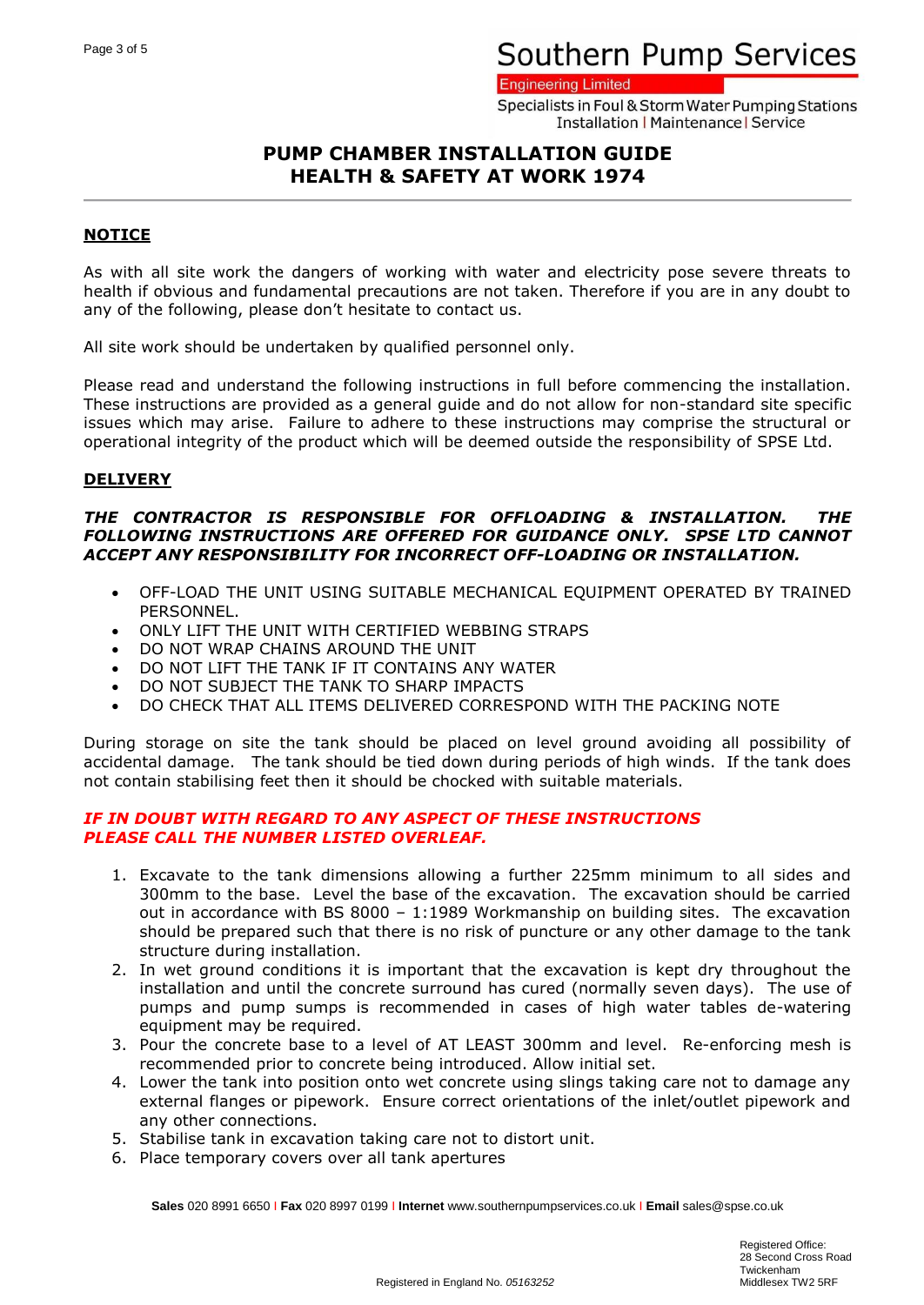#### **Engineering Limited**

Specialists in Foul & Storm Water Pumping Stations **Installation | Maintenance | Service** 

7. Commence back filling with concrete at a maximum of 500mm lifts allowing an initial set before the next pour, at the same time commence charging each chamber of the tank with water such that the levels of concrete and water remain equal. The concrete needs to be evenly distributed around the tank at all times.

### **DO NOT DISCHARGE CONCRETE DIRECTLY ONTO THE TANK BODY**.

- *8.* Ensure the concrete is worked under the tank to prevent voids compact by hand. *Do not use vibrating pokers.* Over compaction of the concrete may result in damage or distortion of the tank structure.
- 9. Connect and seal pipe work. NB: Tanks supplied with loose turret(s). The turret(s) should be fitted into position and a waterproof seal made between the mating services with a proprietary waterproof sealant (not of SPSE supply). In areas of high water table, it may be necessary to wrap suitable tape or equivalent around the joint to prevent water ingress.

### **It is the responsibility of the installer to ensure a water tight seal.**

- 10.Continue placing concrete until a minimum cover of 230mm above the top of the tank is achieved (based on a maximum turret depth of 1m).
- 11.Back fill excavation to ground level. Free flowing material (not sand) may be used above concrete if desired. Position manhole covers and frames over turrets.

### **NOTE**

- a) In areas where very high water tables are a problem it may be advisable to provide a weighing slab to prevent flotation.
- b) If installed in areas of traffic or if superimposed loadings will be applied above the tank, a suitably designed reinforced concrete slab should be constructed to dissipate any of these loadings from the unit. A suitably compressible material will be required between the slab and the unit if the slab is constructed directly above the tank.

## **INSTALLATION NOTES**

All installation procedures should be carried out observing the requirements of the *Health and*  **Safety at Work Act** and involving good building practice.

During installation the following will be required.

- 1) Normal construction equipment and plant
- 2) Concrete to 20 Newton's/mm and 30-55 slump
- 3) An adequate supply of water capable of keeping up with the rate of concrete backfilling
- 4) Pumping equipment where necessary